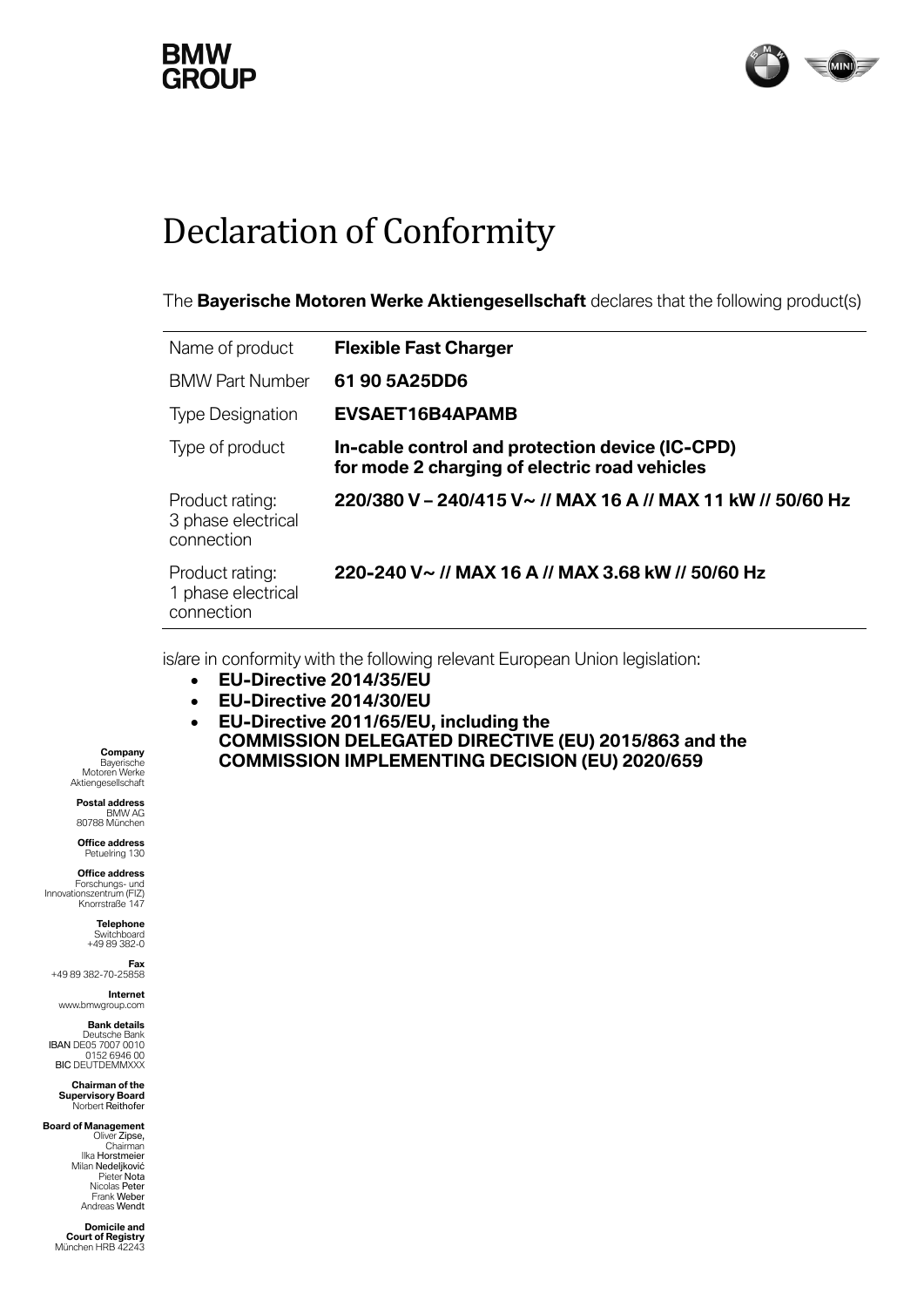



The following relevant standard/s was/were used as the basis for the presumption of the conformity with the directive 2014/35/EU:

- **EN IEC 61851-1: 2019**
	- ➢ **Report No. 6082616.62**
- **EN 62752: 2016, AC: 2019** 
	- ➢ **Report No. 6082616.63**
- **EN 61851-22: 2002**
	- ➢ **Report No. 2110048R-EV Charging-CE-IEC 61851-22-P01V01**
	- ➢ **Report No. 2110166R-EV Charging-CE-IEC 61851-22-P01V01**

The following relevant standard/s was/were used as the basis for the presumption of the conformity with the directive 2014/30/EU:

- **IEC 61851-21-2: 2018**
	- ➢ **Report No. 2110048R-EV Charging-CE-IEC 61851-21-2-P01V01**
	- ➢ **Report No. 2110166R-EV Charging-CE-IEC 61851-21-2-P01V01**
- **FprEN 61851-21-2: 2017**
	- ➢ **Report No. 2110048R-EV Charging-CE-IEC 61851-21-2-P01V01**
	- ➢ **Report No. 2110166R-EV Charging-CE-IEC 61851-21-2-P01V01**

Note: the following standards are referred by IEC 61851-21-2:

- IEC 61000-3-2: 2014
- IFC 61000-3-3: 2013
- IEC 61000-6-1: 2016
- IEC 61000-6-3: 2006 + AMD1:2010

The following relevant standard/s was/were used as the basis for the presumption of the conformity with the directive 2011/65/EU:

- **EN 50581: 2012 (invalid after 18.11.2021 based on the respective Official Journal announcement)**
- **EN IEC 63000: 2018**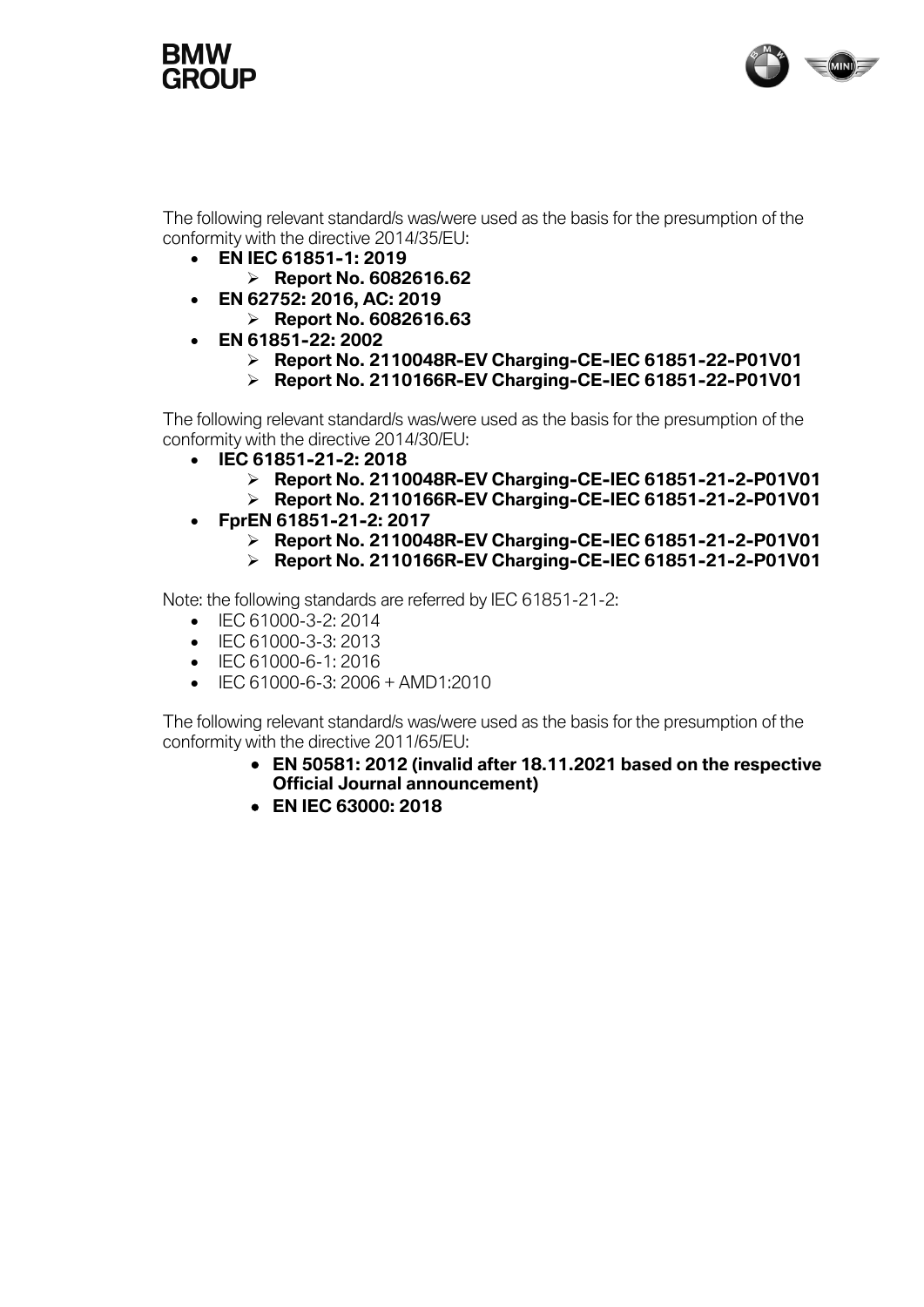## **BMW<br>GROUP**



Please note that the **Flexible Fast Charger** may only be used in conjunction with the following adapters:

| <b>Type Designation</b> | <b>BMW Part Number</b> | Name of product                        |
|-------------------------|------------------------|----------------------------------------|
| EVLADE08KVBSB           | 61 90 5 A13 8C6        | Adapter Type E+F 8A (CEE 7/7)          |
| EVLADE10KVBSB           | 61 90 5 A13 8C7        | Adapter Type E+F 10A (CEE 7/7)         |
| EVLADG10KVBSB           | 61 90 5 A13 8C8        | Adapter Type G (BS1363)                |
| EVLADJ08KHBSB           | 61 90 5 A13 8C9        | Adapter Type J (SEV 1011)              |
| EVLADK06KVBSB           | 61 90 5 A13 8D0        | Adapter Type K (Afsnit 107-2-D1)       |
| EVLABD16KHBSB           | 61 90 5 A13 8D4        | Adapter CEE 16A 1ph. (blue)            |
| EVLARC16KHBSB           | 61 90 5 A13 8D7        | Adapter CEE 16A 3ph. (red)             |
| EVLARD16KHBSB           | 61 90 5 A13 8D8        | Adapter CEE 32A 3ph. (red)             |
| EVLAEE10KHBSB           | 61 90 5 A13 8E0        | Adapter special Type E+F 10A (CEE 7/7) |
| EVLAEG10KVBSB           | 61 90 5 A13 8E1        | Adapter special Type G (BS1363)        |
| EVLABE16KHBSB           | 61 90 5 A13 8E2        | Adapter special CEE 16A 1ph. (blue)    |
| EVLARE16KHBSB           | 61 90 5 A13 8E3        | Adapter special CEE 16A 3ph. (red)     |
| EVLARF16KHBSB           | 61 90 5 A13 8E4        | Adapter special CEE 32A 3ph. (red)     |